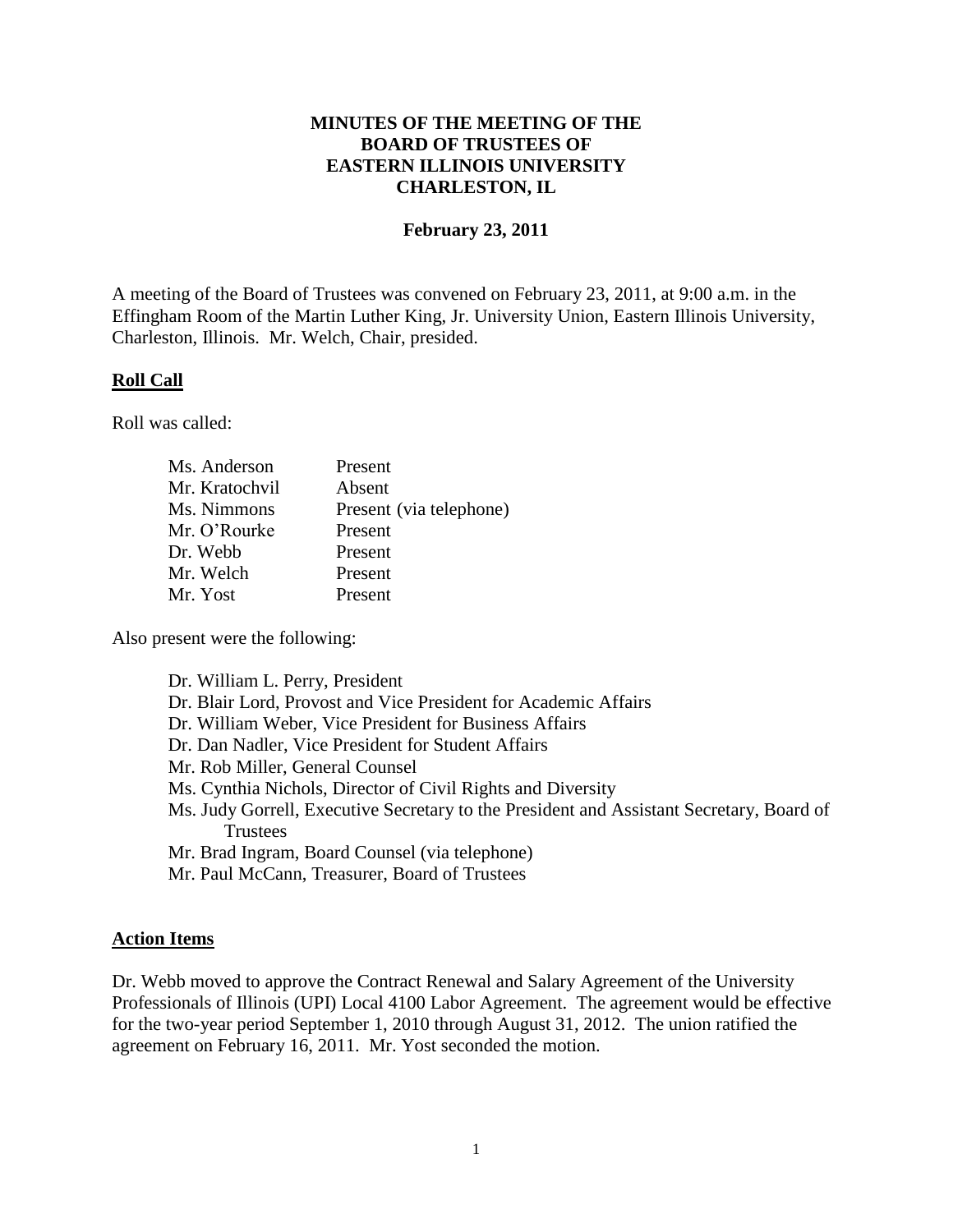Roll was called and the vote was as follows:

| Ms. Nimmons  | Yes |
|--------------|-----|
| Mr. O'Rourke | Yes |
| Dr. Webb     | Yes |
| Mr. Yost     | Yes |
| Mr. Welch    | Yes |

Motion carried.

Mr. Welch congratulated the UPI, the negotiating team for the administration, and the Board of Trustees on the ratification of this contract.

John Allison, president of the EIU Chapter of UPI, thanked the Board for arranging a special meeting to expedite the final approval of the contract, and he acknowledged the hard work from both the administration and the UPI to achieve this contract.

## **Other**

President Perry informed the Board that the University is continuing to pass its legislative agenda. Dr. Perry will testify for a bill introduced by Representative Rose on outcomes based funding for public higher education institutions, and a meeting has been scheduled with the Executive Director of the Illinois Board of Higher Education to discuss a pilot program at Eastern Illinois University on tuition waivers.

Mr. Welch discussed several bills with the Board. The list of bills was obtained from the Board of Higher Education Legislative Report for the February  $15<sup>th</sup>$  meeting.

- SB 135, introduced by Senator Sandoval would amend a Public Community College Act and the Governance of Public Universities in Illinois, removing the power of governing boards to establish tuition rates and fees. This would move the ability to establish tuition to the general assembly. Dr. Perry reported that those bills are undergoing further analysis in the General Assembly and they have not been called to a committee at this time. Mr. Welch requested that Dr. Perry convey our position to the appropriate people.
- SB 2097 would involve tuition waivers to public universities in Illinois, if a secondary student has completed any type of college credit courses at the secondary school level, anywhere from  $9<sup>th</sup>$  grade through  $12<sup>th</sup>$  grade. Would this fit into the dual credit initiative that's already in place, which would potentially impact tuition revenue to public universities?
- SB 59, introduced by Silverstein, creates a Student Transfer Achievement Reform Act, which guarantees a student transferring from a public community college with 60 credit hours, or at least a C on a 4 point scale, admission to a state university as junior status. Dr. Perry reported that this bill is under further analysis in the General Assembly as well.